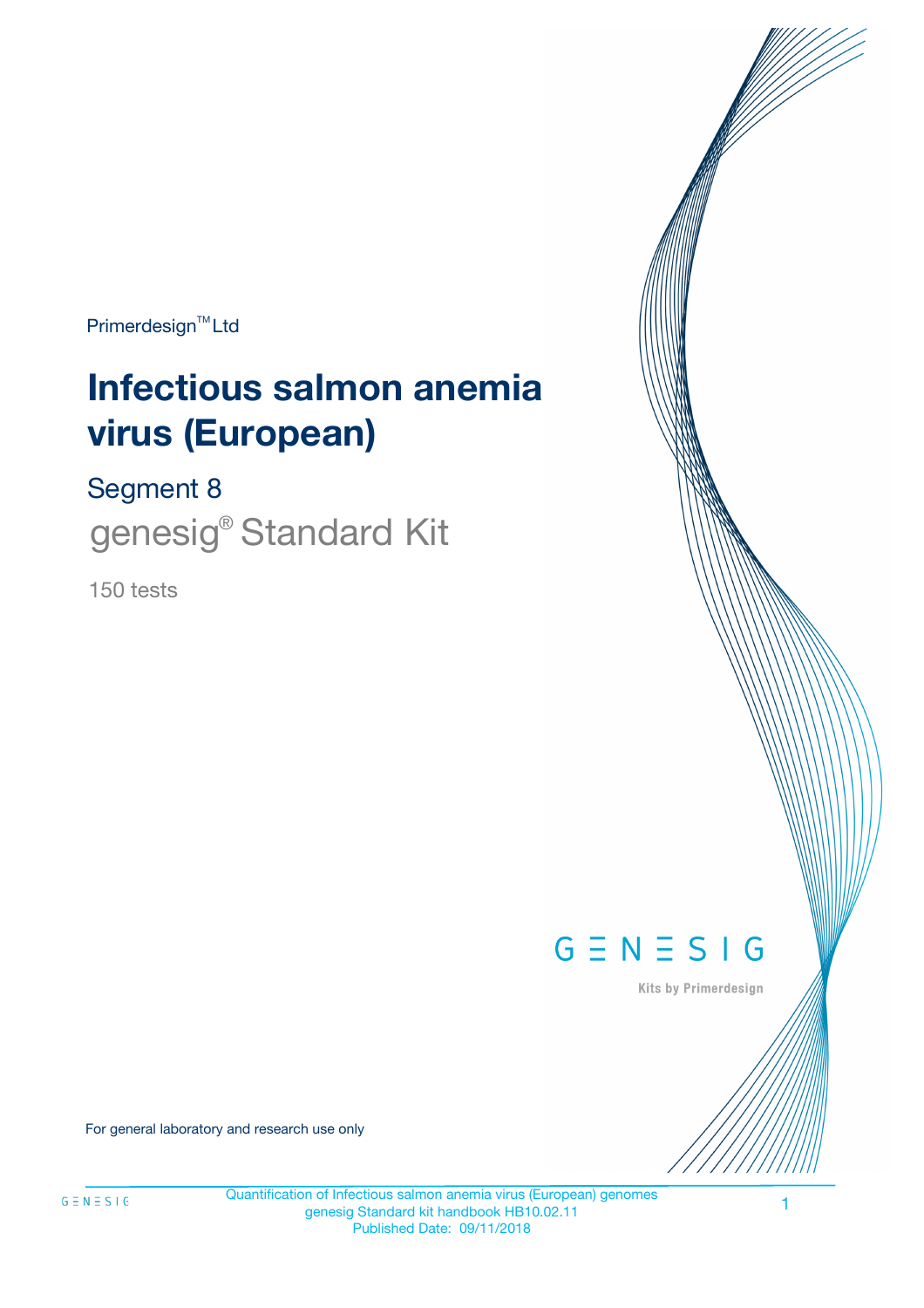## Introduction to Infectious salmon anemia virus (European)

Infectious salmon anemia virus (European variant) causes severe anemia of infected fish.

Unlike mammals, the red blood cells of fish have DNA, and so can become infected with viruses. Infected fish develop pale gills, and may swim close to the water surface attempting to gulp for air. However, the disease can develop without the fish showing any external signs of illness - the fish maintain a normal appetite and behaviours but then they suddenly die. The disease can progress slowly throughout an infected farm and in the most extreme scenarios death rates may approach 100%. Consequently this virus and its detection is of particular interest to anyone in aquaculture of fish.

Cause of death varies although usually involves circulatory system problems and haemolysis, as well as congested and later damaged organs such as the spleen and liver.

The spread of ISAV is not fully understood. Aside from Atlantic salmon, other fish (eg Brown trout and Rainbow trout) can become infected/carry the virus but do not become ill. Interesting while Pacific salmon can carry the virus they appear to be highly resistant and do not display symptoms. Additionally, while several species of Pacific salmon can be carriers of the virus, Pacific salmon currently show high relative resistance and no ISAV-related symptoms. However, Kibenage et al (2006) maintain that the potential for ISAV adaptation to Pacific salmon exists.

Transmission of the virus has been demonstrated to occur by contact with infected fish or their secretions. Contact with equipment or people who have handled infected fish also transmits the virus. The virus can survive in seawater and a major risk factor for any uninfected farm is its proximity to an already infected farm.

Finally, the Lepeophtheirus salmonis sea louse, a parasite that attacks the protective mucus, scales and skin of the salmon has been shown to carry the virus passively on its surface and in its digestive tract. It is unknown whether ISAV can reproduce in the sealouse although there is potential that it can passively transfer ISAV to it's host.

ISAV can destroy salmon aquaculture and so early detection is vital. This genesig® kit specifically targets the gene coding for the 8th section (matrix protein), which differentiates it from other, similar viruses as well as other strains of ISAV.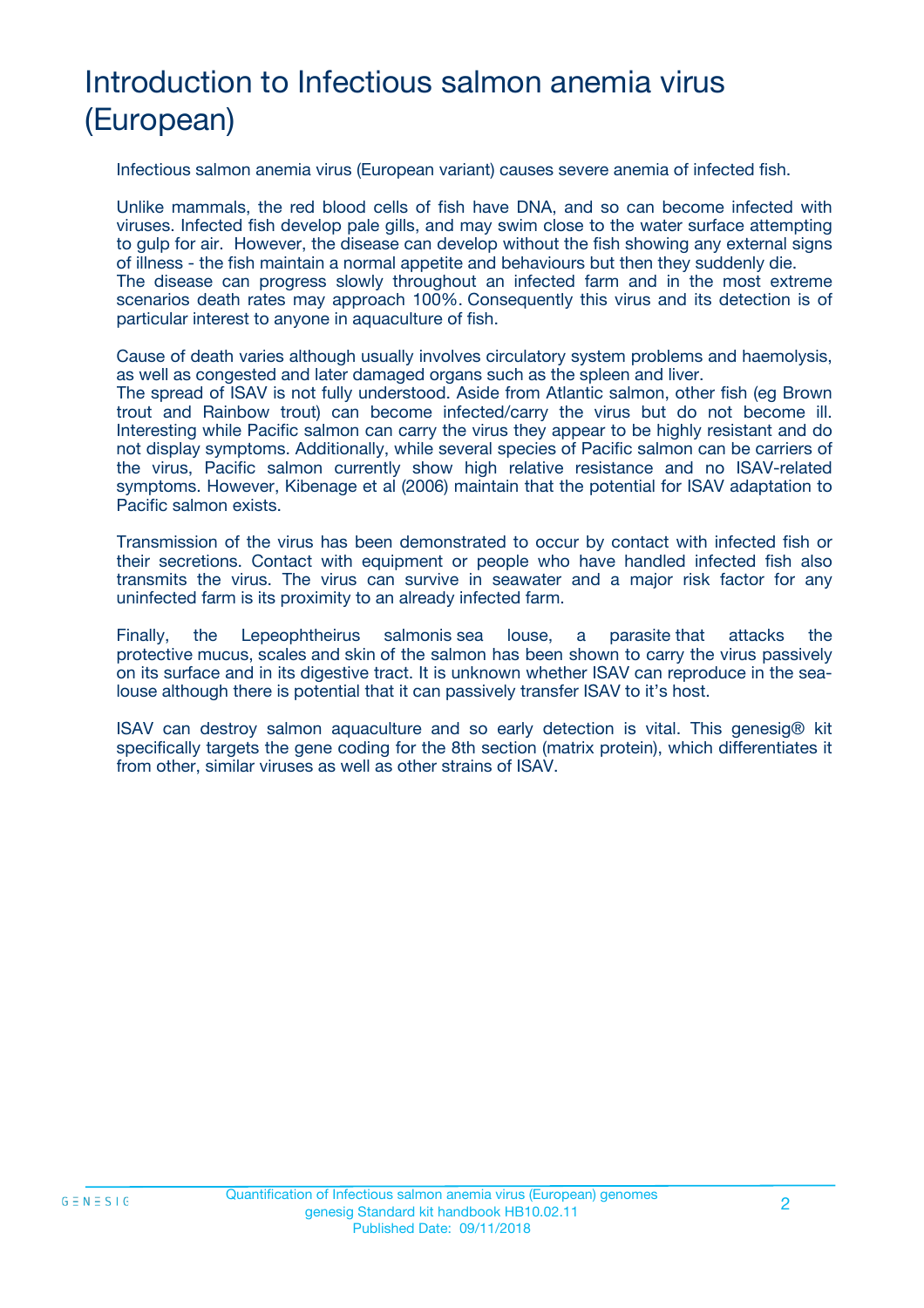## **Specificity**

The Primerdesign genesig Kit for Infectious salmon anemia virus (European) (ISAV-EU) genomes is designed for the in vitro quantification of ISAV-EU genomes. The kit is designed to have a broad detection profile. Specifically, the primers represent 100% homology with over 95% of the NCBI database reference sequences available at the time of design.

The dynamics of genetic variation means that new sequence information may become available after the initial design. Primerdesign periodically reviews the detection profiles of our kits and when required releases new versions.

If you require further information, or have a specific question about the detection profile of this kit then please send an e.mail to enquiry@primerdesign.co.uk and our bioinformatics team will answer your question.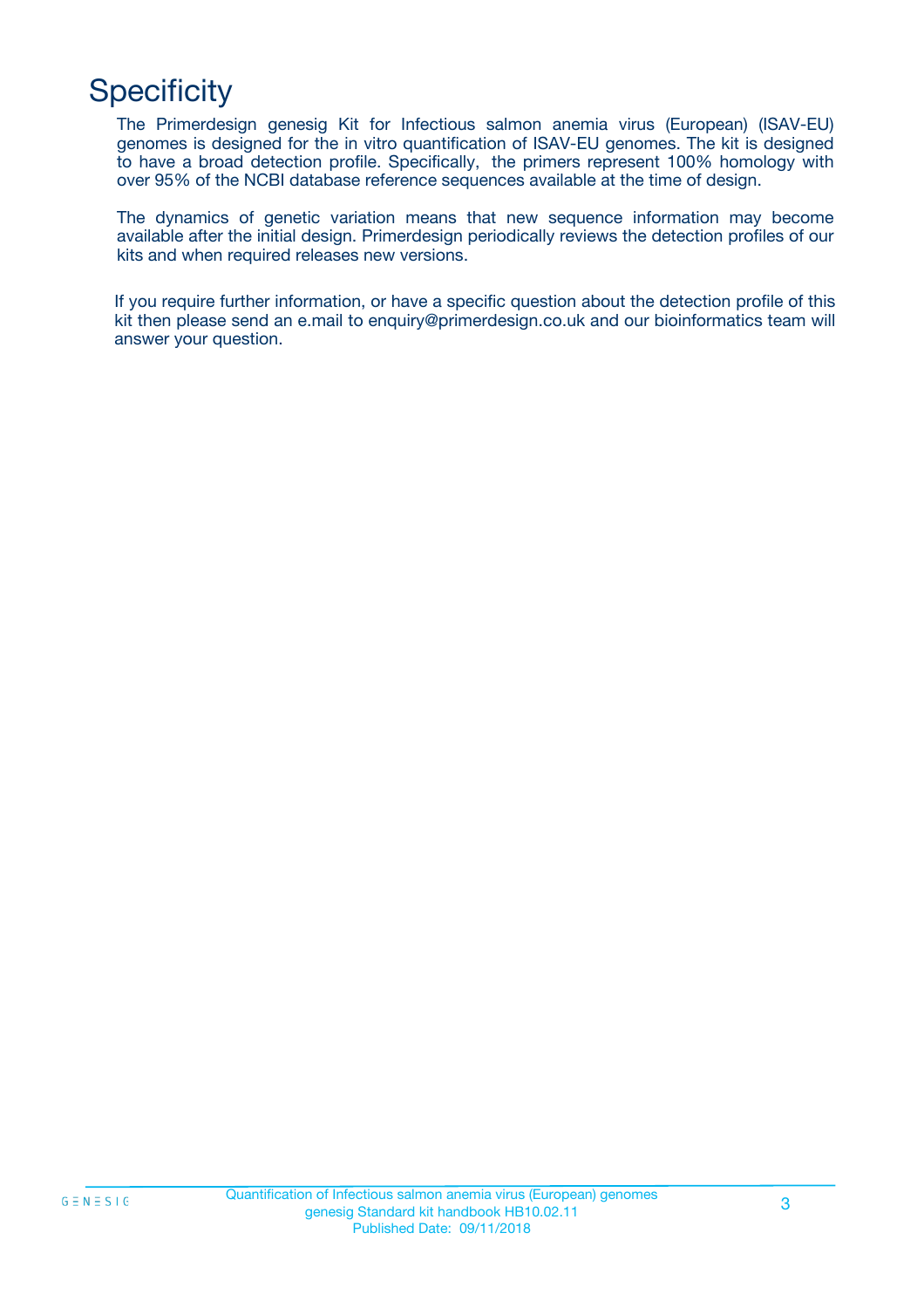### Kit contents

- **ISAV-EU specific primer/probe mix (150 reactions BROWN)** FAM labelled
- **ISAV-EU positive control template (for Standard curve RED)**
- **RNase/DNase free water (WHITE)** for resuspension of primer/probe mixes
- **Template preparation buffer (YELLOW)** for resuspension of positive control template and standard curve preparation

### **Reagents and equipment to be supplied by the user**

#### **Real-time PCR Instrument**

#### **Extraction kit**

This kit is recommended for use with genesig Easy DNA/RNA Extraction kit. However, it is designed to work well with all processes that yield high quality RNA and DNA with minimal PCR inhibitors.

**oasigTM lyophilised OneStep or Precision**®**PLUS OneStep 2X RT-qPCR Master Mix** Contains complete OneStep RT-qPCR master mix

**Pipettors and Tips**

**Vortex and centrifuge**

**Thin walled 1.5 ml PCR reaction tubes**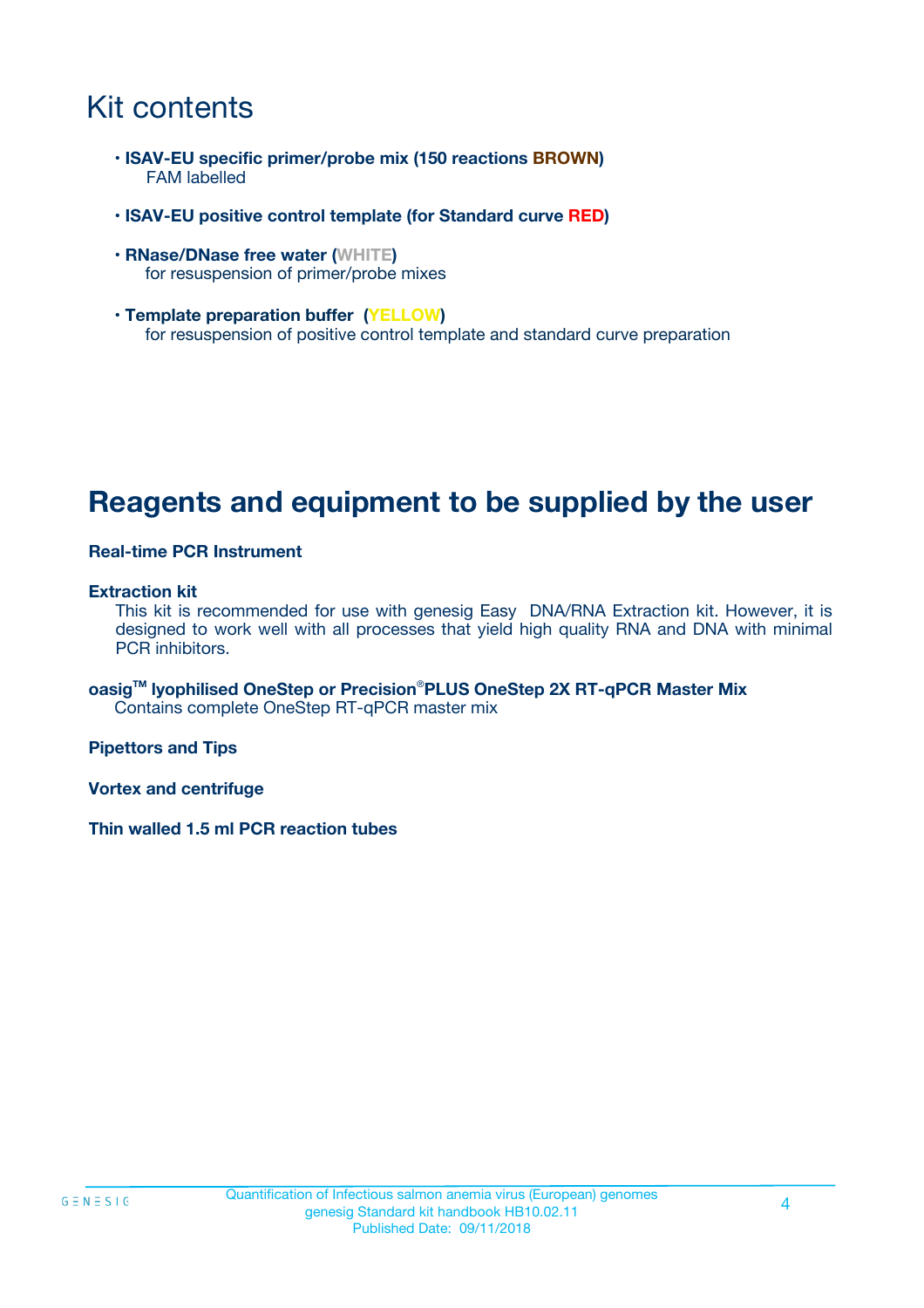### Kit storage and stability

This kit is stable at room temperature but should be stored at -20ºC on arrival. Once the lyophilised components have been resuspended they should not be exposed to temperatures above -20°C for longer than 30 minutes at a time and unnecessary repeated freeze/thawing should be avoided. The kit is stable for six months from the date of resuspension under these circumstances.

If a standard curve dilution series is prepared this can be stored frozen for an extended period. If you see any degradation in this serial dilution a fresh standard curve can be prepared from the positive control.

Primerdesign does not recommend using the kit after the expiry date stated on the pack.

### Suitable sample material

All kinds of sample material suited for PCR amplification can be used. Please ensure the samples are suitable in terms of purity, concentration, and RNA/DNA integrity. Always run at least one negative control with the samples. To prepare a negative-control, replace the template RNA sample with RNase/DNase free water.

### Dynamic range of test

Under optimal PCR conditions genesig ISAV-EU detection kits have very high priming efficiencies of >95% and can detect less than 100 copies of target template.

### Notices and disclaimers

This product is developed, designed and sold for research purposes only. It is not intended for human diagnostic or drug purposes or to be administered to humans unless clearly expressed for that purpose by the Food and Drug Administration in the USA or the appropriate regulatory authorities in the country of use. During the warranty period Primerdesign genesig detection kits allow precise and reproducible data recovery combined with excellent sensitivity. For data obtained by violation to the general GLP guidelines and the manufacturer's recommendations the right to claim under guarantee is expired. PCR is a proprietary technology covered by several US and foreign patents. These patents are owned by Roche Molecular Systems Inc. and have been sub-licensed by PE Corporation in certain fields. Depending on your specific application you may need a license from Roche or PE to practice PCR. Additional information on purchasing licenses to practice the PCR process may be obtained by contacting the Director of Licensing at Roche Molecular Systems, 1145 Atlantic Avenue, Alameda, CA 94501 or Applied Biosystems business group of the Applera Corporation, 850 Lincoln Centre Drive, Foster City, CA 94404. In addition, the 5' nuclease assay and other homogeneous amplification methods used in connection with the PCR process may be covered by U.S. Patents 5,210,015 and 5,487,972, owned by Roche Molecular Systems, Inc, and by U.S. Patent 5,538,848, owned by The Perkin-Elmer Corporation.

### Trademarks

Primerdesign™ is a trademark of Primerdesign Ltd.

genesig $^\circledR$  is a registered trademark of Primerdesign Ltd.

The PCR process is covered by US Patents 4,683,195, and 4,683,202 and foreign equivalents owned by Hoffmann-La Roche AG. BI, ABI PRISM® GeneAmp® and MicroAmp® are registered trademarks of the Applera Genomics (Applied Biosystems Corporation). BIOMEK® is a registered trademark of Beckman Instruments, Inc.; iCycler™ is a registered trademark of Bio-Rad Laboratories, Rotor-Gene is a trademark of Corbett Research. LightCycler™ is a registered trademark of the Idaho Technology Inc. GeneAmp®, TaqMan® and AmpliTaqGold® are registered trademarks of Roche Molecular Systems, Inc., The purchase of the Primerdesign™ reagents cannot be construed as an authorization or implicit license to practice PCR under any patents held by Hoffmann-LaRoche Inc.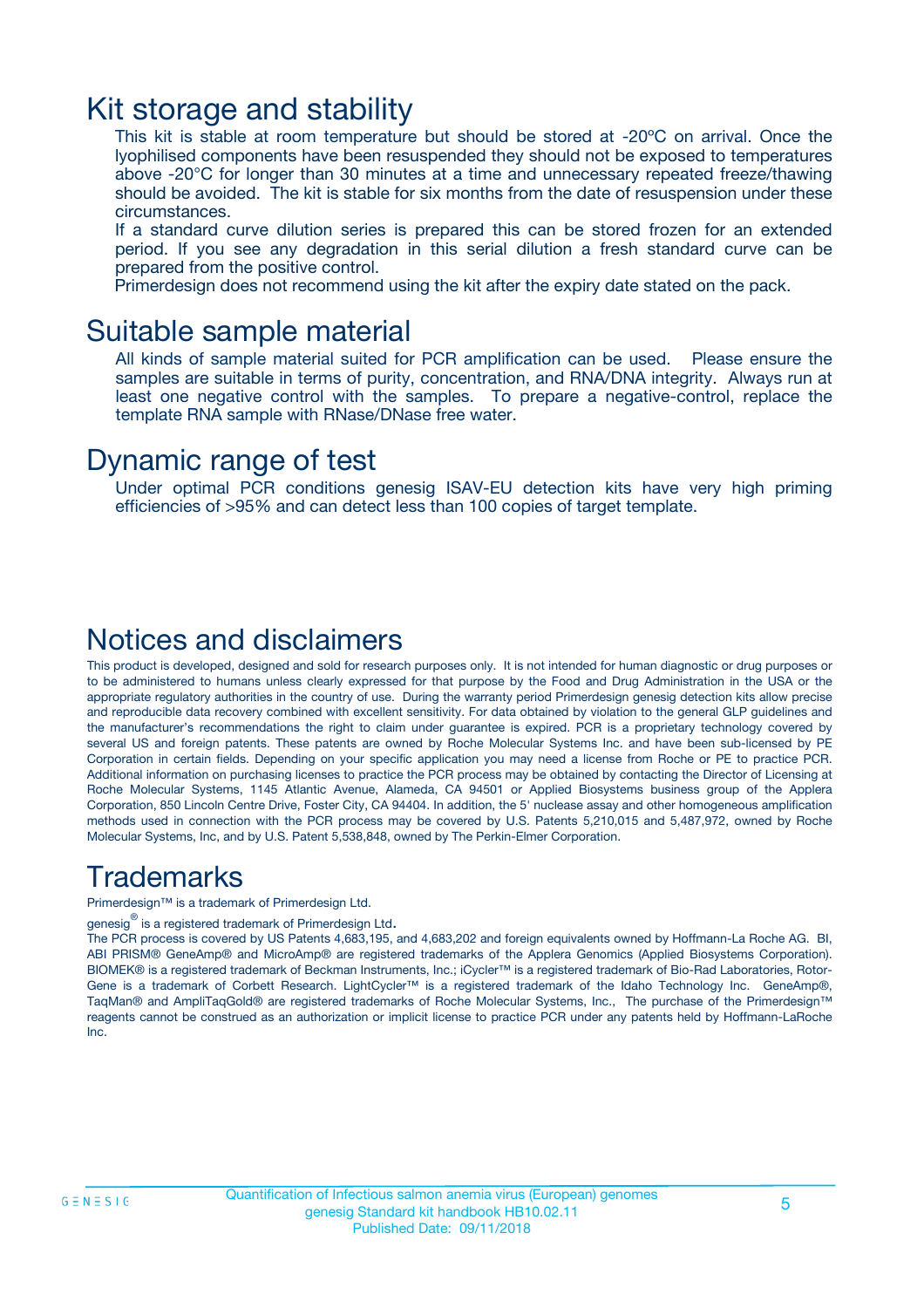### Principles of the test

#### **Real-time PCR**

A ISAV-EU specific primer and probe mix is provided and this can be detected through the FAM channel.

The primer and probe mix provided exploits the so-called TaqMan® principle. During PCR amplification, forward and reverse primers hybridize to the ISAV-EU cDNA. A fluorogenic probe is included in the same reaction mixture which consists of a DNA probe labeled with a 5`-dye and a 3`-quencher. During PCR amplification, the probe is cleaved and the reporter dye and quencher are separated. The resulting increase in fluorescence can be detected on a range of qPCR platforms.

#### **Positive control**

For copy number determination and as a positive control for the PCR set up, the kit contains a positive control template. This can be used to generate a standard curve of ISAV-EU copy number / Cq value. Alternatively the positive control can be used at a single dilution where full quantitative analysis of the samples is not required. Each time the kit is used, at least one positive control reaction must be included in the run. A positive result indicates that the primers and probes for detecting the target ISAV-EU gene worked properly in that particular experimental scenario. If a negative result is obtained the test results are invalid and must be repeated. Care should be taken to ensure that the positive control does not contaminate any other kit component which would lead to false-positive results. This can be achieved by handling this component in a Post PCR environment. Care should also be taken to avoid cross-contamination of other samples when adding the positive control to the run. This can be avoided by sealing all other samples and negative controls before pipetting the positive control into the positive control well.

#### **Negative control**

To validate any positive findings a negative control reaction should be included every time the kit is used. For this reaction the RNase/DNase free water should be used instead of template. A negative result indicates that the reagents have not become contaminated while setting up the run.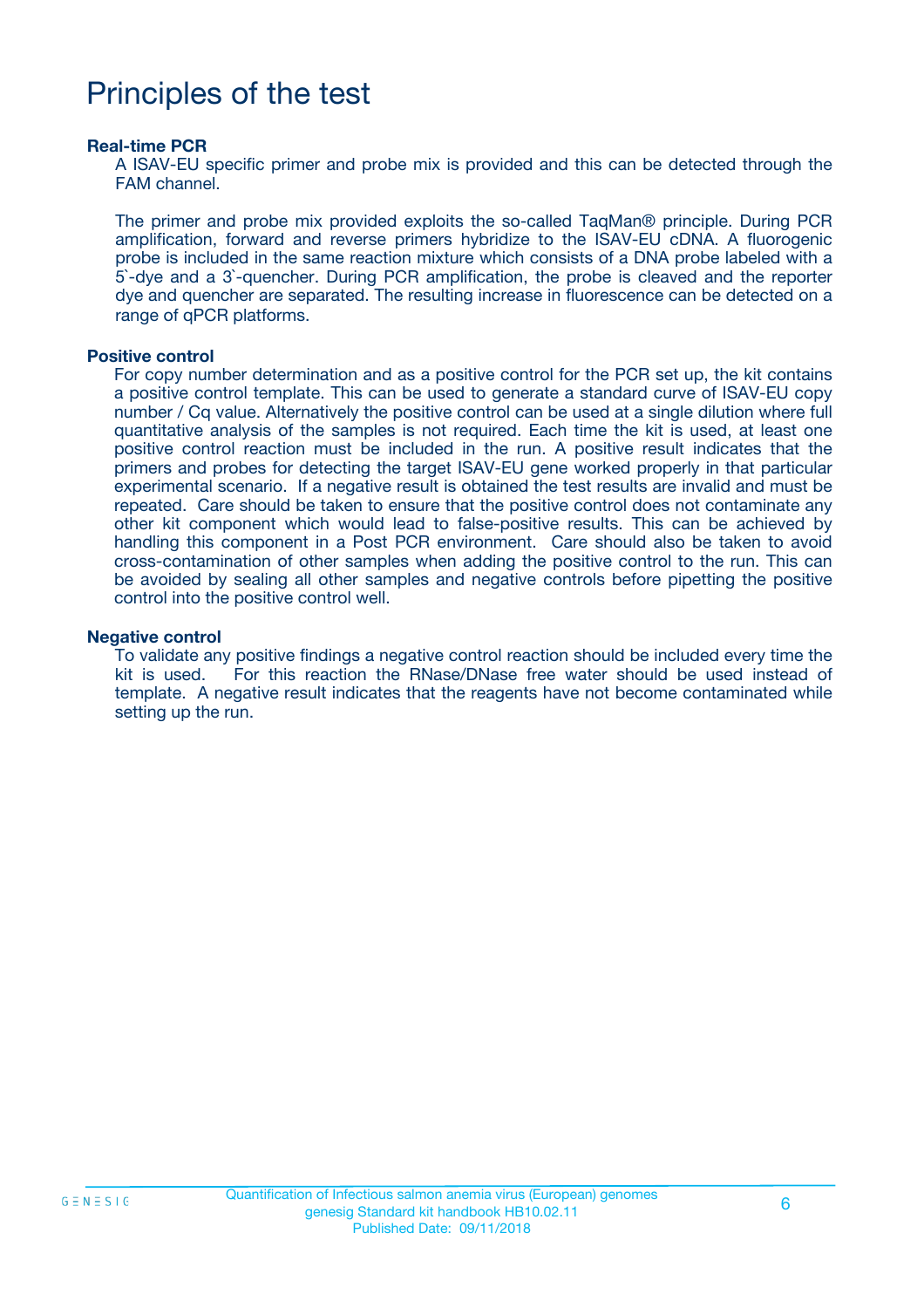### Resuspension protocol

To minimize the risk of contamination with foreign DNA, we recommend that all pipetting be performed in a PCR clean environment. Ideally this would be a designated PCR lab or PCR cabinet. Filter tips are recommended for all pipetting steps.

#### **1. Pulse-spin each tube in a centrifuge before opening.**

This will ensure lyophilised primer and probe mix is in the base of the tube and is not spilt upon opening the tube.

#### **2. Resuspend the kit components in the RNase/DNase free water supplied, according to the table below:**

To ensure complete resuspension, vortex each tube thoroughly.

| Component - resuspend in water   | Wolume'     |
|----------------------------------|-------------|
| <b>Pre-PCR pack</b>              |             |
| ISAV-EU primer/probe mix (BROWN) | $165$ $\mu$ |

#### **3. Resuspend the positive control template in the template preparation buffer supplied, according to the table below:**

To ensure complete resuspension, vortex the tube thoroughly.

| Component - resuspend in template preparation buffer |         |  |
|------------------------------------------------------|---------|--|
| <b>Post-PCR heat-sealed foil</b>                     |         |  |
| <b>ISAV-EU Positive Control Template (RED)</b> *     | .500 ul |  |

\* This component contains high copy number template and is a VERY significant contamination risk. It must be opened and handled in a separate laboratory environment, away from the other components.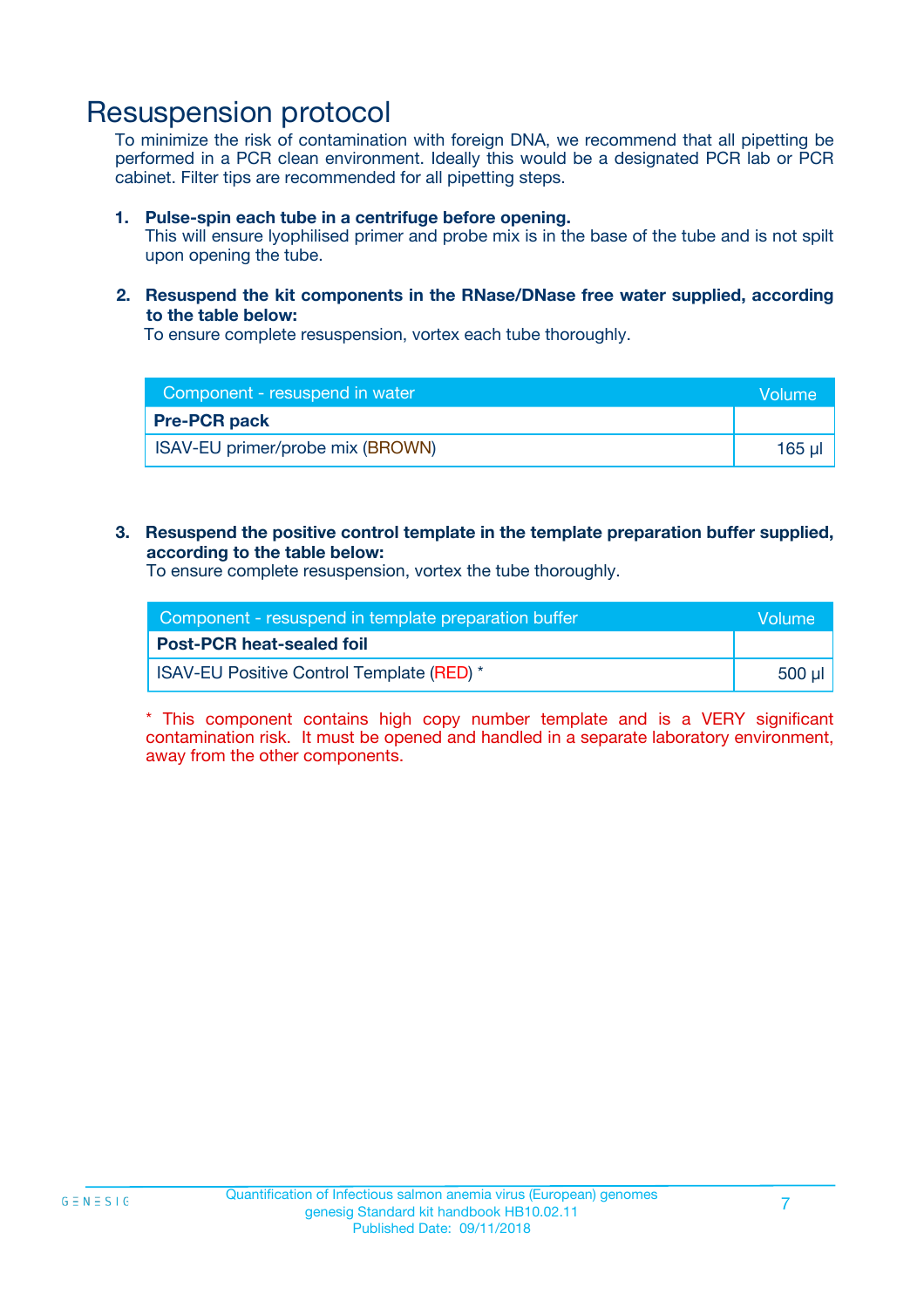### OneStep RT-qPCR detection protocol

A OneStep approach combining the reverse transcription and amplification in a single closed tube is the preferred method. If, however, a two step approach is required see page 10.

#### **For optimum performance and sensitivity.**

All pipetting steps and experimental plate set up should be performed on ice. After the plate is poured proceed immediately to the OneStep amplification protocol. Prolonged incubation of reaction mixes at room temperature can lead to PCR artifacts that reduce the sensitivity of detection.

**1. For each RNA sample prepare a reaction mix according to the table below:** Include sufficient reactions for positive and negative controls.

| Component                                                    | Volume   |
|--------------------------------------------------------------|----------|
| oasig OneStep or PrecisionPLUS OneStep 2X RT-qPCR Master Mix | $10 \mu$ |
| ISAV-EU primer/probe mix (BROWN)                             | 1 µl     |
| <b>RNase/DNase free water (WHITE)</b>                        | $4 \mu$  |
| <b>Final Volume</b>                                          | $15$ µ   |

- **2. Pipette 15µl of this mix into each well according to your qPCR experimental plate set up.**
- **3. Pipette 5µl of RNA template into each well, according to your experimental plate set up.**

For negative control wells use 5µl of RNase/DNase free water. The final volume in each well is 20ul.

**4. If a standard curve is included for quantitative analysis prepare a reaction mix according to the table below:**

| Component                                                    | 'Volume. |
|--------------------------------------------------------------|----------|
| oasig OneStep or PrecisionPLUS OneStep 2X RT-qPCR Master Mix | 10 µl    |
| ISAV-EU primer/probe mix (BROWN)                             | 1 µI     |
| <b>RNase/DNase free water (WHITE)</b>                        | $4 \mu$  |
| <b>Final Volume</b>                                          | $15 \mu$ |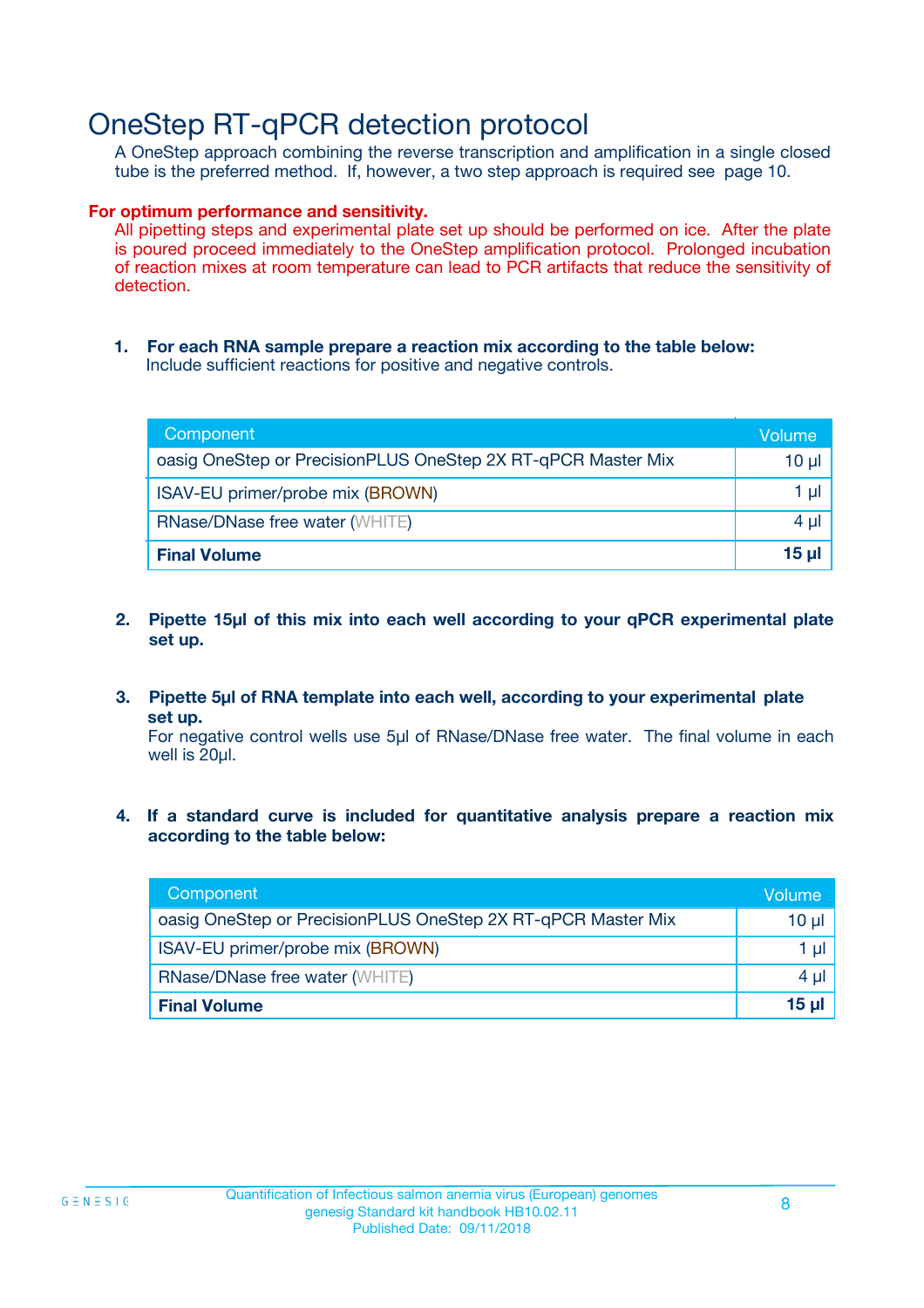#### **5. Preparation of standard curve dilution series**

- 1) Pipette 90µl of template preparation buffer into 5 tubes and label 2-6
- 2) Pipette 10µl of Positive Control Template (RED) into tube 2
- 3) Vortex thoroughly
- 4) Change pipette tip and pipette 10µl from tube 2 into tube 3
- 5) Vortex thoroughly

Repeat steps 4 and 5 to complete the dilution series

| <b>Standard Curve</b>         | <b>Copy Number</b>     |
|-------------------------------|------------------------|
| Tube 1 Positive control (RED) | $2 \times 10^5$ per µl |
| Tube 2                        | $2 \times 10^4$ per µl |
| Tube 3                        | $2 \times 10^3$ per µl |
| Tube 4                        | $2 \times 10^2$ per µl |
| Tube 5                        | 20 per $\mu$           |
| Tube 6                        | 2 per µl               |

**6. Pipette 5µl of standard template into each well for the standard curve according to your plate set up**

The final volume in each well is 20ul.

## OneStep RT-qPCR amplification protocol

Amplification conditions using oasig OneStep or PrecisionPLUS OneStep 2X RT-qPCR Master Mix.

|             | <b>Step</b>                  | <b>Time</b>      | <b>Temp</b>    |
|-------------|------------------------------|------------------|----------------|
|             | <b>Reverse Transcription</b> | $10 \text{ min}$ | 55 °C          |
|             | Enzyme activation            | 2 min            | $95^{\circ}$ C |
| Cycling x50 | Denaturation                 | 10 <sub>s</sub>  | $95^{\circ}$ C |
|             | <b>DATA COLLECTION *</b>     | 60 s             | $60^{\circ}$ C |

\* Fluorogenic data should be collected during this step through the FAM channel